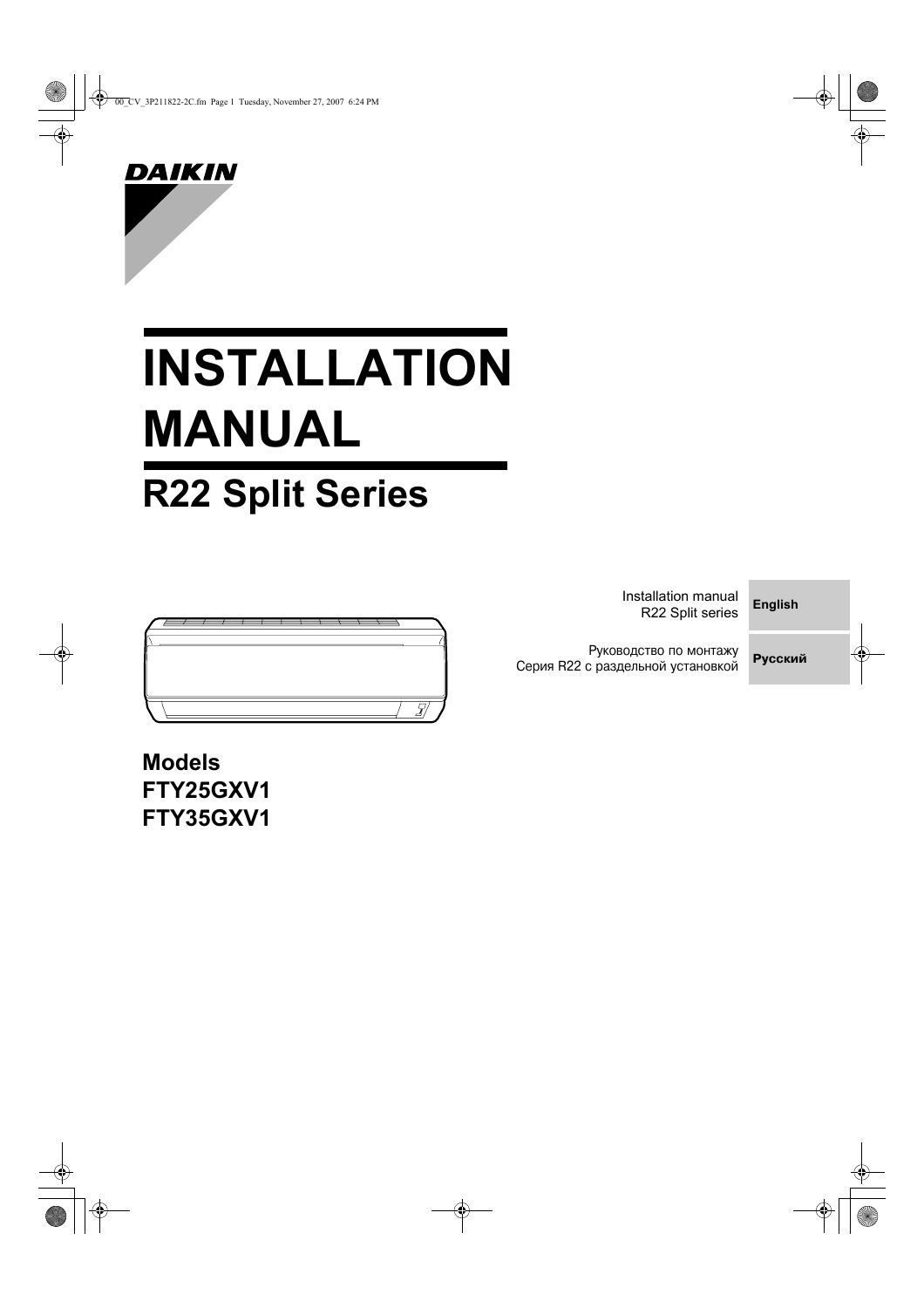# **Safety Precautions**

- Read these Safety Precautions carefully to ensure correct installation.
- This manual classifies the precautions into WARNING and CAUTION.
- Be sure to follow all the precautions below: they are all important for ensuring safety.

<u>∕ !</u>∕ WARNING ...............Failure to follow any of WARNING is likely to result in such grave consequences as death or serious injury.

**CAUTION .............. Failure to follow any of CAUTION may in some cases result in grave consequences.**

• The following safety symbols are used throughout this manual:

| Be sure to observe this instruction. | Be sure to establish an earth connection.                                                                                               | $\bigcirc$ Never attempt. |
|--------------------------------------|-----------------------------------------------------------------------------------------------------------------------------------------|---------------------------|
|                                      | · After completing installation, test the unit to check for installation errors. Give the user adequate instructions concerning the use |                           |

and cleaning of the unit according to the Operation Manual. **WARNING** • Installation should be left to the dealer or another professional. Improper installation may cause water leakage, electrical shock, or fire. Install the air conditioner according to the instructions given in this manual. Incomplete installation may cause water leakage, electrical shock, or fire. Be sure to use the supplied or specified installation parts. Use of other parts may cause the unit to come to lose, water leakage, electrical shock, or fire. Install the air conditioner on a solid base that can support the unit's weight. An inadequate base or incomplete installation may cause injury in the event the unit falls off the base • Electrical work should be carried out in accordance with the installation manual and the national electrical wiring rules or code of practice. Insufficient capacity or incomplete electrical work may cause electrical shock or fire. • Be sure to use a dedicated power circuit. Never use a power supply shared by another appliance. • For wiring, use a cable long enough to cover the entire distance with no connection. Do not use an extension cord. Do not put other loads on the power supply, use a dedicated power circuit. (Failure to do so may cause abnormal heat, electric shock or fire.) • Use the specified types of wires for electrical connections between the indoor and outdoor units. Firmly clamp the interconnecting wires so their terminals receive no external stresses. Incomplete connections or clamping may cause terminal overheating or fire. • After connecting interconnecting and supply wiring be sure to shape the cables so that they do not put undue force on the electrical covers or panels. Install covers over the wires. Incomplete cover installation may cause terminal overheating, electrical shock, or fire. If any refrigerant has leaked out during the installation work, ventilate the room.  $\mathbf 0$ (The refrigerant produces a toxic gas if exposed to flames.) • After all installation is complete, check to make sure that no refrigerant is leaking out. a (The refrigerant produces a toxic gas if exposed to flames.) • When installing or relocating the system, be sure to keep the refrigerant circuit free from substances other than the specified refrigerant (R22), such as air. (Any presence of air or other foreign substance in the refrigerant circuit causes an abnormal pressure rise or rupture, resulting in injury.) • During pump-down, stop the compressor before removing the refrigerant piping. If the compressor is still running and the stop valve is open during pump-down, air will be sucked in when the refrigerant piping is removed, causing abnormal pressure in the freezer cycle which will lead to breakage and even injury. • During installation, attach the refrigerant piping securely before running the compressor. If the compressor is not attached and the stop valve is open during pump-down, air will be sucked in when the compressor is run, causing abnormal pressure in the freezer cycle which will lead to breakage and even injury. • Be sure to establish an earth. Do not earth the unit to a utility pipe, arrester, or telephone earth. Ø Incomplete earth may cause electrical shock, or fire. A high surge current from lightning or other sources may cause damage to the air conditioner. • Be sure to install an earth leakage breaker. Failure to install an earth leakage breaker may result in electric shocks, or fire. **A**CAUTION • Do not install the air conditioner in a place where there is danger of exposure to inflammable gas leakage.  $\infty$ If the gas leaks and builds up around the unit, it may catch fire. • Establish drain piping according to the instructions of this manual. Inadequate piping may cause flooding. • Tighten the flare nut according to the specified method such as with a torque wrench.

If the flare nut is tightened too hard, the flare nut may crack after a long time and cause refrigerant leakage

Make sure to provide for adequate measures in order to prevent that the outdoor unit be used as a shelter by small animals. Small animals making contact with electrical parts can cause malfunctions, smoke or fire. Please instruct the customer to keep the area around the unit clean.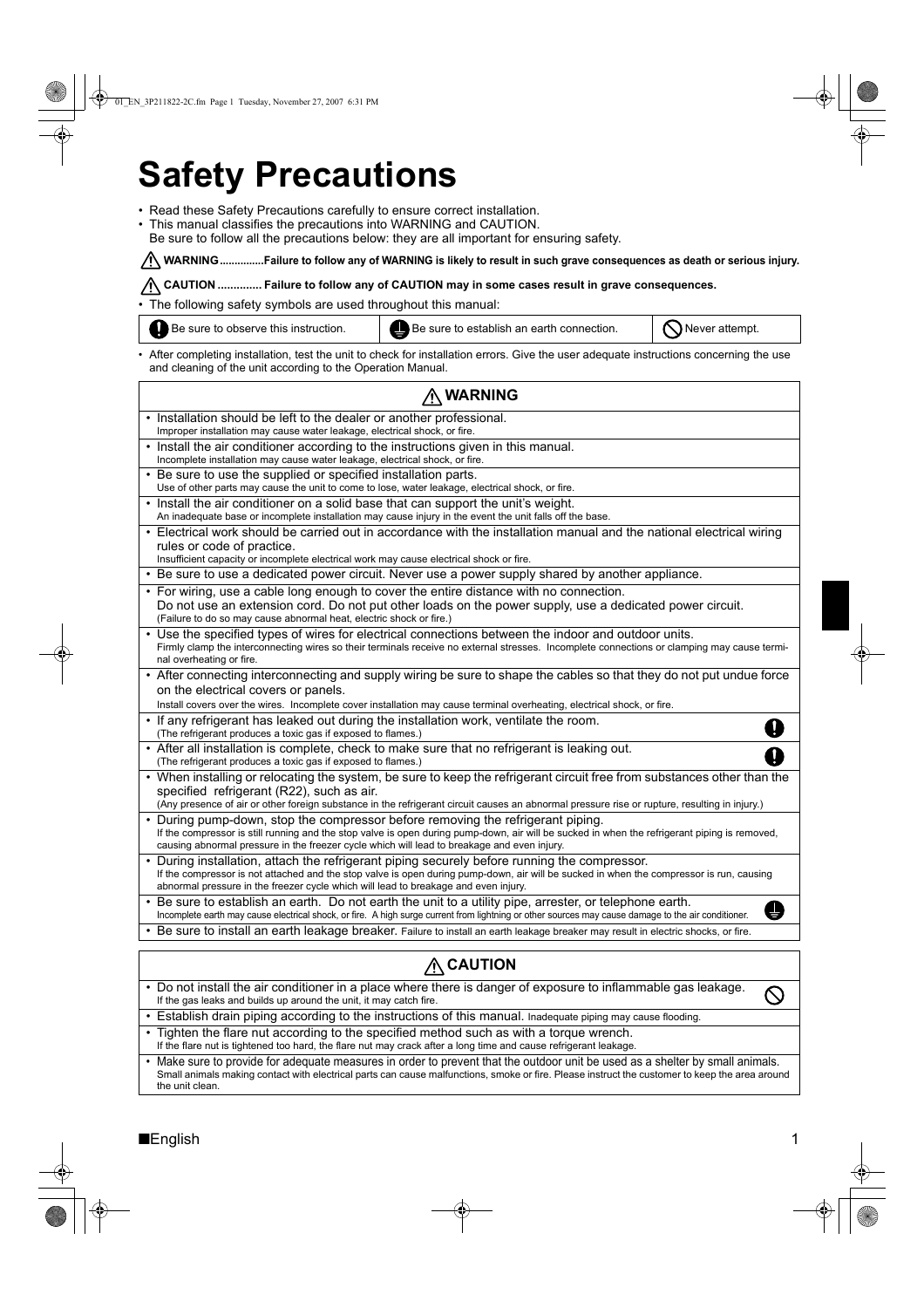# **Accessories**

Indoor unit (A) – (J), Outdoor unit (K

| (A) Mounting plate                  |                 | (D) Remote controller holder   |                  | (G) Thermistor cable (8m)*1         |  |
|-------------------------------------|-----------------|--------------------------------|------------------|-------------------------------------|--|
| Air-Purifying Filter with<br>B)     |                 | AAA dry-cell batteries<br>E)   |                  | H Operation manual                  |  |
| bacteriostatic, virustatic function |                 | Indoor unit fixing screw<br>F) | ◠                | Installation manual<br>$\mathsf{J}$ |  |
| Wireless remote controller<br>(C)   | $M4 \times 12L$ |                                | Drain plug<br>K) |                                     |  |

\*1 The thermistor cable is attached to the indoor unit.

# **Choosing a Site**

• Before choosing the installation site, obtain user approval.

#### Indoor unit

- The indoor unit should be sited in a place where
- the restrictions on installation specified in the
- indoor unit installation drawings are met, • both air intake and exhaust have clear paths met,
- the unit is not in the path of direct sunlight,
- the unit is away from the source of heat or steam,
- there is no source of machine oil vapour (this
- may shorten indoor unit life),
- cool (heat) air is circulated throughout the room, • the unit is away from electronic ignition type fluorescent lamps (inverter
- or rapid start type) as they may shorten the remote control range, • the unit is at least 1 metre away from any television or radio
- set (unit may cause interference with the picture or sound).

#### **Outdoor unit**

The outdoor unit should be sited in a place where:

- the restrictions on installation specified in the outdoor unit installation diagram are met,
- drain water causes no trouble or problem in particular,
- both air intake and exhaust have clear paths of air (they should be free of snow in snowy districts), the unit is in a clear path of air but not directly exposed to rain, strong winds, or direct sunlight,
- there is no fear of inflammable gas leakage, • the unit is no directly exposed to salt, sulfidized gases, or machine oil vapour (they may shorten outdoor unit life),
- operation noise or hot air flow does not cause trouble to neighbours,
- the unit is at least 3 metres away from any television or radio antenna.
	- Wireless remote controller
	- Turn on all the fluorescent lamps in the room, if any, and find the site where remote controller signals are properly received by the indoor unit (within 7 metres).

# **Installation Tips**

### **1. Removing and installing front panel.**

#### **• Removal method**

- 1) Place your fingers in the indentations on the main unit (one each on the left and right sides), and open the panel until it stops.
- 2) Continue to open the front panel further while sliding the panel to the right and pulling it toward you in order to disengage the rotating shaft on the left side. To disengage the rotating shaft on the right side, slide the panel to the left while pulling it toward you.
- **Installation method**
- Align the tabs of the front panel with the grooves, and push all the way in. Then close slowly. Push the center of the lower surface of the panel firmly to engage the tabs.

### **2. Removing and installing front grille.**

#### **• Removal method**

- 1) Remove front panel to remove the air filter.
- 2) Remove the screws (2) from the front grille.
- 3) In front of the OOO mark of the front grille, there are 3 upper hooks. Lightly pull the front grille toward you with one hand, and push down on the hooks with the fingers of your other hand.
- 000 mark area  $(3$  locations)



Lightly pull the front grille<br>toward you with one hand, and push down on the hooks with the fingers of your other hand. (3 locations) Push down.



Indentations on

**When there is no work space because the unit is close to ceiling**

 **CAUTION**

Be sure to wear protection gloves.

Place both hands under the center of the front grille, and while pushing up, pull it toward you.

#### **• Installation method**

- 1) Install the front grille and firmly engage the upper hooks (3 locations).
- 2) Install 2screws of the front grille.
- 3) Install the air filter and then mount the front panel.

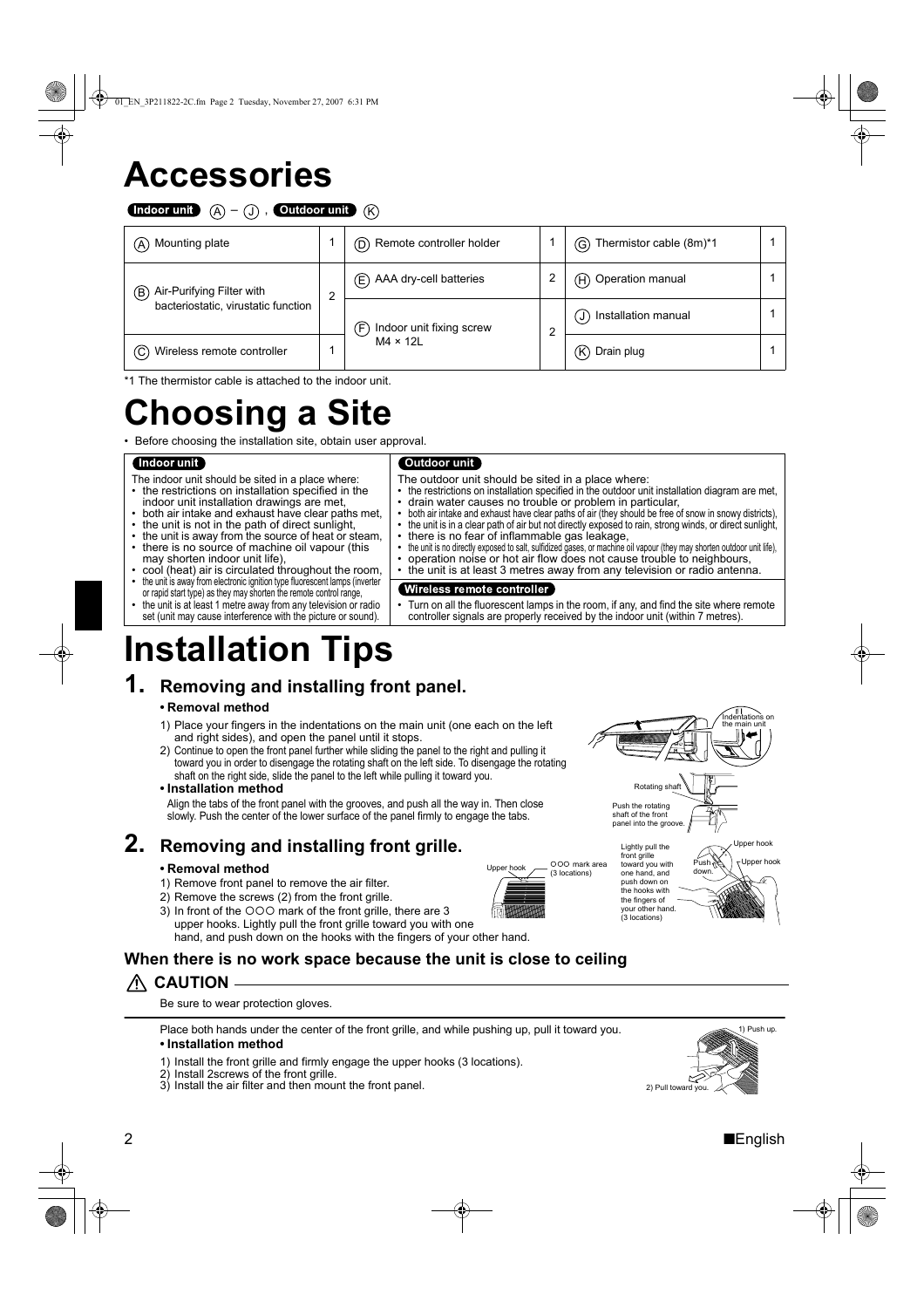# **Indoor/Outdoor Unit Installation Drawings**

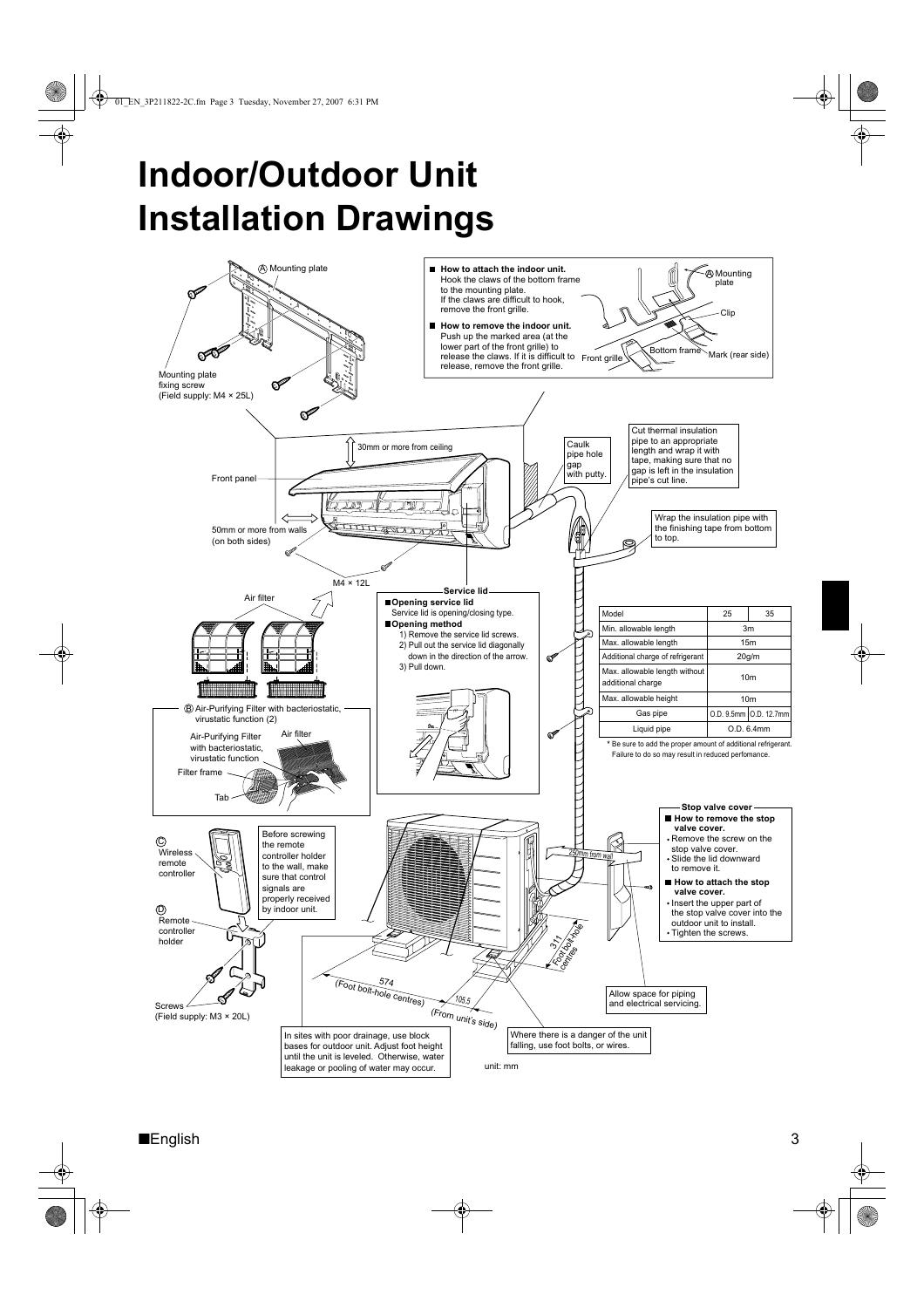# **Outdoor Unit Installation Guidelines**

• Where a wall or other obstacle is in the path of outdoor unit's intake or exhaust airflow, follow the installation guidelines below.





### **CAUTION**

When operating the air conditioner in a low outdoor ambient temperature, be sure to follow the instructions described below.

- 1) To prevent exposure to wind, install the outdoor unit with its suction side facing the wall.
- 2) Never install the outdoor unit at a site where the suction side may be exposed directly to wind.
- 3) To prevent exposure to wind, it is recommended to install a baffle plate on the air discharge side of the outdoor unit.
- 4) In heavy snowfall areas, select an installation site where the snow will not affect the unit.



### **CAUTION**

In the case of using a mount and installing the outdoor unit on the wall or roof, attach vibration absorbers (e.g., vibration isolation rubbers and springs) between the legs of the outdoor unit and the mount (4 portions).



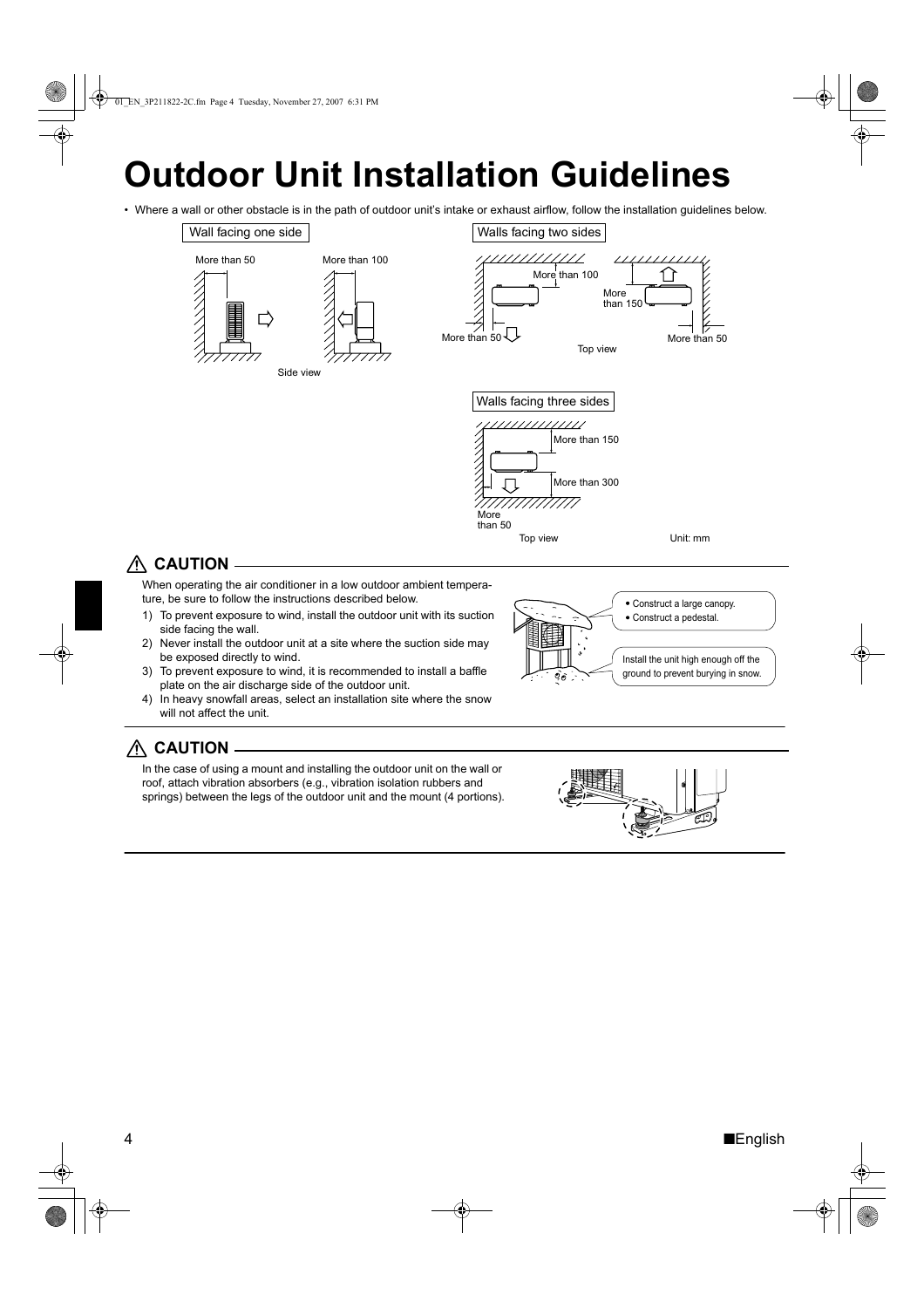# **1. Installing the mounting plate.**

- The mounting plate should be installed on a wall which can support the weight of the indoor unit.
	- 1) Temporarily secure the mounting plate to the wall, make sure that the panel is completely level, and mark the boring points on the wall.
	- 2) Secure the mounting plate to the wall with screws.

#### **Recommended mounting plate retention spots and Dimensions**



# **2. Boring a wall hole and installing wall embedded pipe.**

- For walls containing metal frame or metal board, be sure to use a wall embedded pipe and wall cover in the feed-through hole to prevent possible heat, electrical shock, or fire.
- Be sure to caulk the gaps around the pipes with caulking material to prevent water leakage.
	- 1) Bore a feed-through hole of 65mm in the wall so it has a down slope toward the outside.
	- 2) Insert a wall pipe into the hole.
	- 3) Insert a wall cover into wall pipe.
	- 4) After completing refrigerant piping, wiring, and drain piping, caulk pipe hole gap with putty.

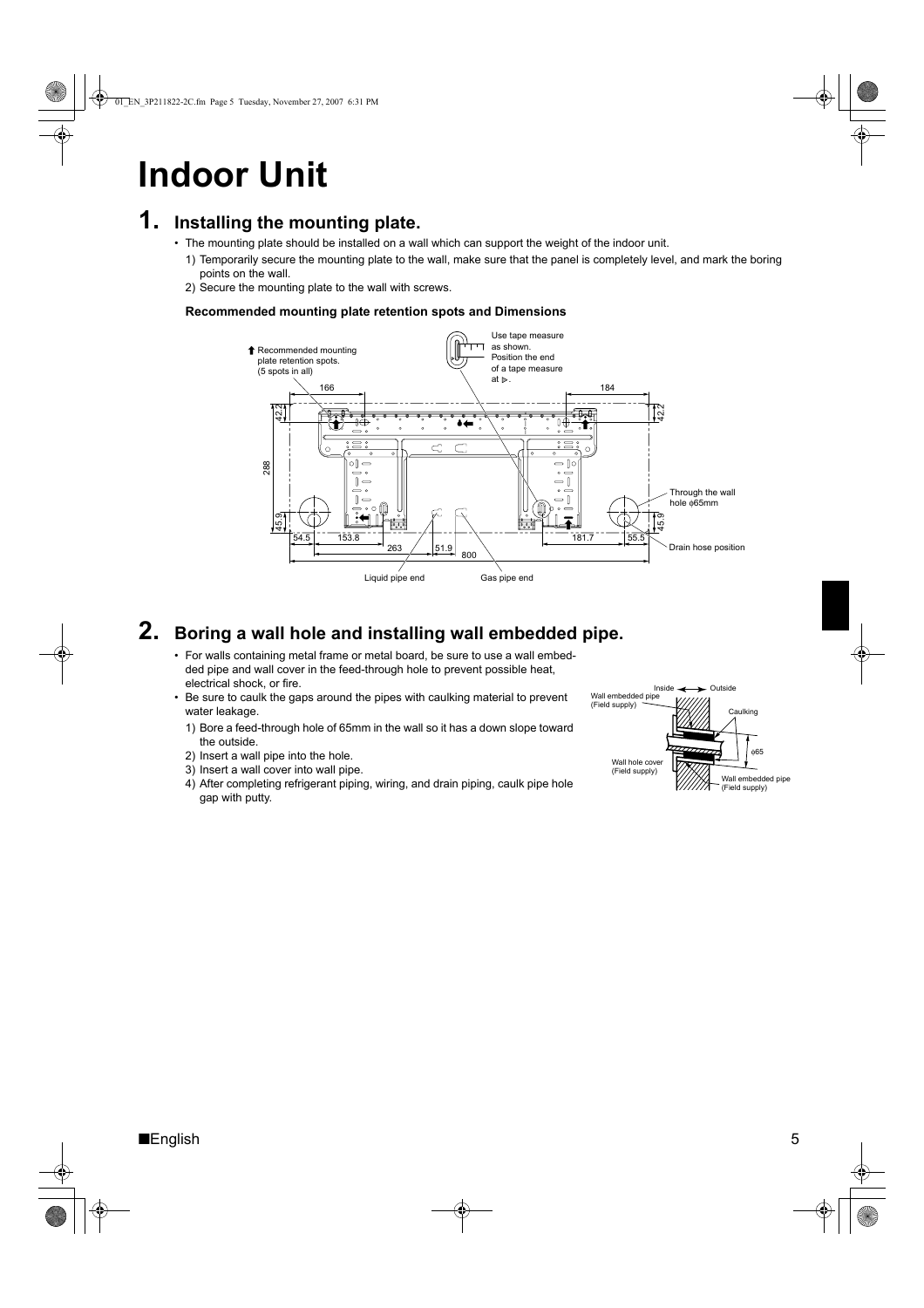01\_EN\_3P211822-2C.fm Page 6 Tuesday, November 27, 2007 6:31 PM

# **Indoor Unit**

### **3. Installing indoor unit.**

#### **3-1. Right-side, right-back, or right-bottom piping.**

- 1) Attach the drain hose to the underside of the refrigerant pipes with adhesive vinyl tape.
- 2) Wrap the refrigerant pipes and drain hose together with insulation tape.
- Right-bottom piping Right-back piping Right-side piping **Bind coolant pip** and drain hose together with insulating tape. Remove pipe port cover here for right-side piping Remove pipe port cover here for right-bottom piping

A Mounting plate

- 3) Pass the drain hose and refrigerant pipes through the wall hole, then set the indoor unit on the mounting plate hooks by using the  $\triangle$  markings at the top of the indoor unit as a guide.
- 4) Open the front panel, then open the service lid. (Refer to Installation Tips)
- 5) Pass the interconnecting wires from the outdoor unit through the feed-through wall hole and then through the back of the indoor unit. Pull them through the front side. Bend the ends of tie wires upward in advance for easier work. (If the interconnecting wire ends are to be stripped first, bundle wire ends with adhesive tape.)
- 6) Press the indoor unit's bottom panel with both hands to set it on the mounting plate hooks. Make sure the wires do not catch on the edge of the indoor unit.

#### **3-2. Left-side, left-back, or left-bottom piping.**

- 1) Attach the drain hose to the underside of the refrigerant pipes with adhesive vinyl tape.
- 2) Be sure to connect the drain hose to the drain port in place of a drain plug.





- 3) Shape the refrigerant pipe along the pipe path marking on the mounting plate.
- 4) Pass drain hose and refrigerant pipes through the wall hole, then set the indoor unit on mounting plate hooks, using the  $\triangle$  markings at the top of indoor unit as a guide.
- 5) Pull in the interconnecting wires.
- 6) Connect the inter-unit piping.

leakage of the plug. wrench (4mm) interconnecting Drain Caulk this hole with putty or caulking material. Wrap insulating tape around the bent portion of refrigerant pipe. Overlap at least half the width of the tape with each turn. Bind with<br>plastic tape **A** Mounting p<br>**Let the co** 

6 ■English

Thermistor cable

ove pip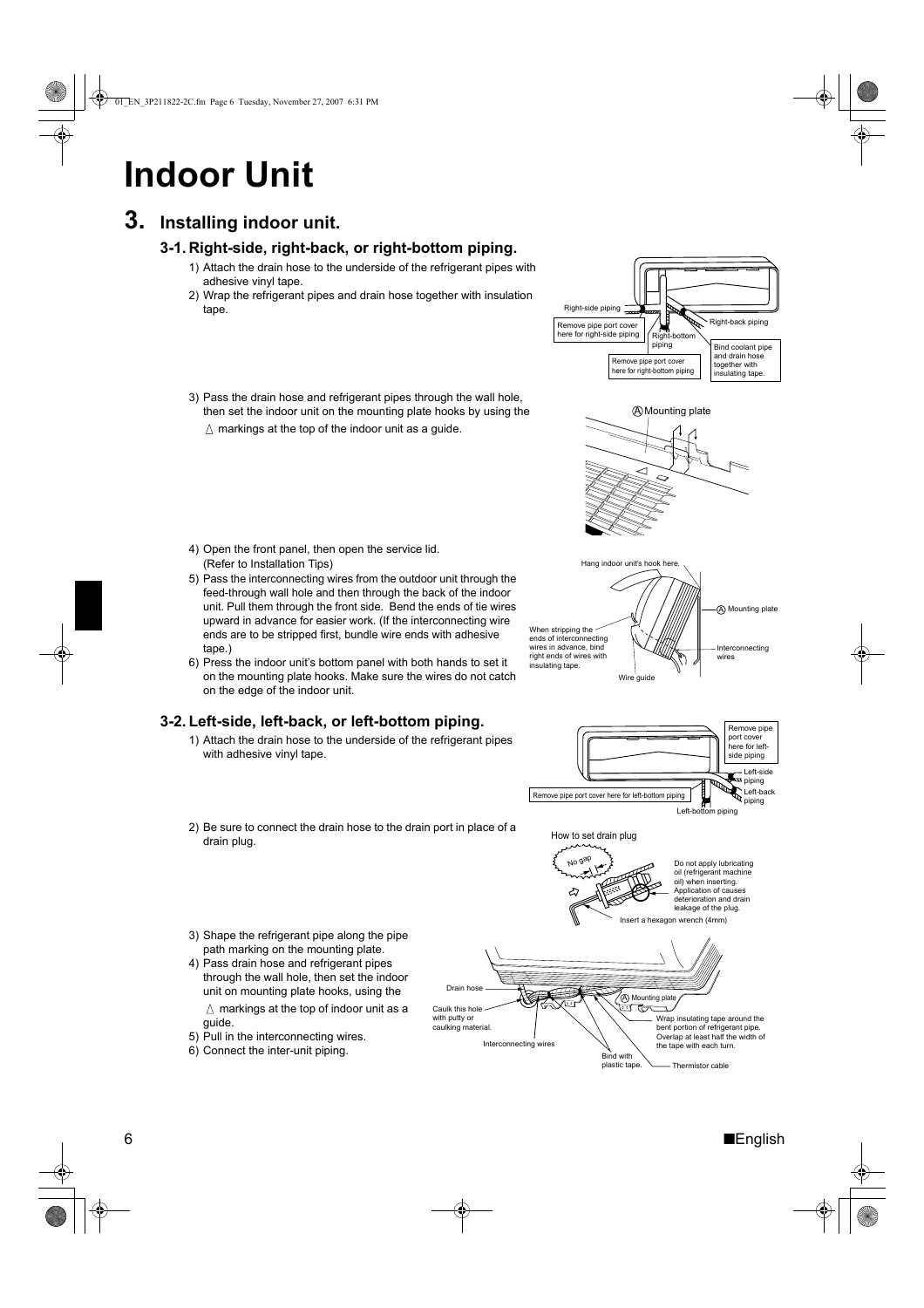#### **Note:**

- 1) Wrap the refrigerant pipes and drain hose together with insulation tape as right figure, in case of setting the drain hose through the back of the indoor unit.
- 2) If it difficult to fix the claws of the bottom frame on the catches of the mounting plate.

Secure indoor unit to the mounting plate with screws (M4 × 12L).

#### **3-3. Wall embedded piping.**

Follow the instructions given under

#### **Left-side, left-back, or left-bottom piping**

1) Insert the drain hose to this depth so it wont be pulled out of the drain pipe.

#### **4. Wiring.**

#### **WARNING**

- 1) Do not use tapped wires, stand wires, extensioncords, or starbust connections, as they may cause overtheating, electrical shock,or fire.
- 2) Do not use locally purchased electrical parts inside the product. (Do not branch the power for the drain pump, etc., from the terminal block.) Doing so may cause electric shock or fire.
- 3) Be sure to install an earth leak detector. (Failure to install an earth leakage breaker may result in electric shocks.)

.

- 4) When wiring indoor and outdoor units, always connect terminals together having the same numbers. Should any terminal be connected to another terminal that has a different number, the air conditioner may stop running, or the fuse on the indoor or outdoor unit may blow out.
- (See the electric wiring diagram included with the product for details on the fuse specifications.)

• Do not turn ON the safety breaker until all work is completed.

- 1) Strip wire ends (15mm).
- 2) Match wire colours with terminal numbers on indoor and outdoor units' terminal blocks and firmly screw wires to the corresponding terminals.
- 3) Connect the earth wires to the corresponding terminals.

Thermistor cable (Included with the indoor unit)

- 4) Pull wires to make sure that they are securely latched up, then retain wires with wire retainer.
- 5) Shape the wires so that the service lid fits securely, then close service lid.



H05RN 1.0  $\vert$  4 ver supply wire  $\begin{array}{|c|c|c|c|c|c|c|c|}\n\hline\n\text{Per supply wire} & & 1.5 & 3\n\end{array}$ 



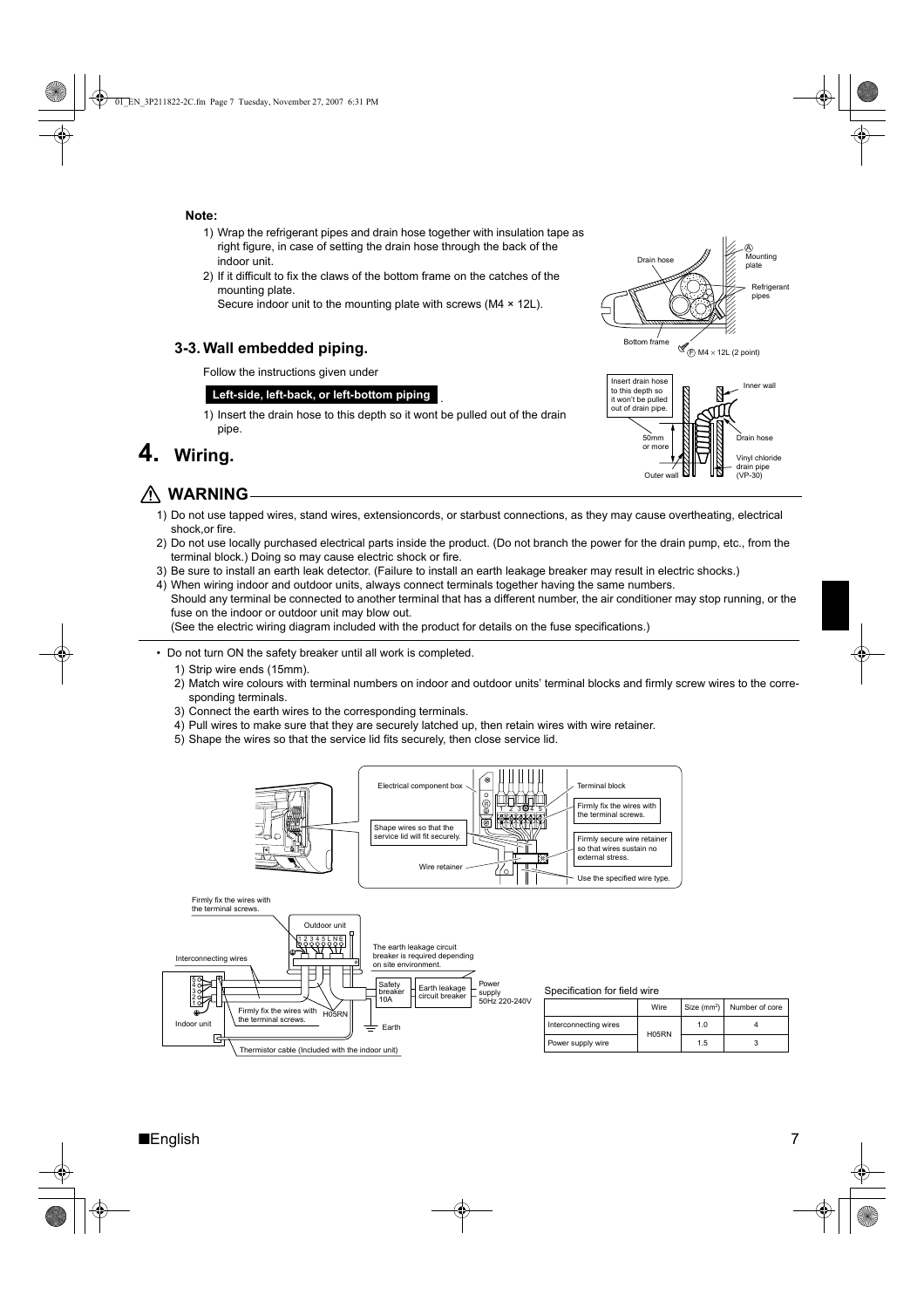01\_EN\_3P211822-2C.fm Page 8 Tuesday, November 27, 2007 6:31 PM

# **Indoor Unit**

# **5. Drain piping.**

1) Connect the drain hose, as described right.

- 2) Remove the air filters and pour some water into the drain pan to check the water flows smoothly.
- 3) When drain hose requires extension, obtain an extension hose commercially available. Be sure to thermally insulate the indoor section of the extension hose.







 $\rightarrow$ 

4) When connecting a rigid polyvinyl chloride pipe (nominal diameter 13mm) directly to the drain hose attached to the indoor unit as with embedded piping work, use any commercially available drain socket (nominal diameter 13mm) as a joint.

 $\frac{1}{6}$  $))$  $\Box$ Drain hose supplied with the indoor unit

Commercially available drain socket (nominal diameter 13mm)

0



Commercially available rigid polyvinyl chloride pipe (nominal diameter 13mm)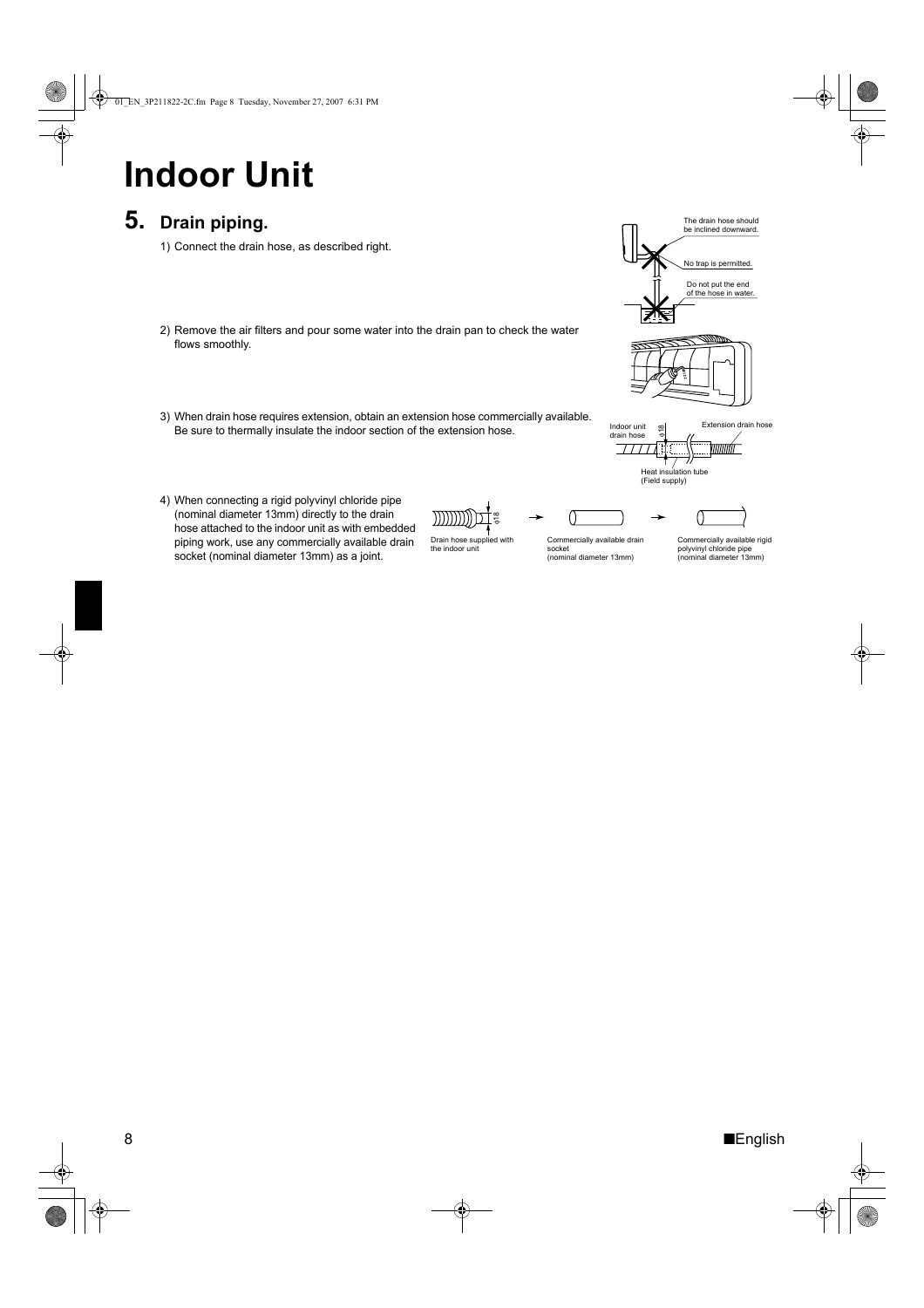# **Outdoor Unit**

### **1. Installing outdoor unit.**

**• For outdoor unit installation, see Choosing a Site (Outdoor unit) and Indoor/Outdoor Unit Installation Drawings.** 

### **2. Flaring the pipe end.**

- 1) Cut the pipe end with a pipe cutter.
- 2) Remove burrs with the cut surface facing downward so that the
- chips do not enter the pipe. 3) Put the flare nut on the pipe.
- 4) Flare the pipe.
- 5) Check that the flaring is properly made.



#### **WARNING**

1) Incomplete flaring may cause refrigerant gas leakage.

### **3. Refrigerant piping.**

- 1) Align the centres of both flares and tighten the flare nuts 3 or 4 turns by hand. Then tighten them fully with the torque wrenches.
- Use torque wrenches when tightening the flare nuts to prevent damage to the flare nuts and escaping gas.
- 2) To prevent gas leakage, apply refrigeration machine oil on both inner and outer surfaces of the flare. (Use refrigeration oil for R22)

| Flare nut tightening torque |                                                       |                                                                                     |  |  |  |
|-----------------------------|-------------------------------------------------------|-------------------------------------------------------------------------------------|--|--|--|
| Gas side                    |                                                       |                                                                                     |  |  |  |
| 25 class                    | 35 class                                              | Liquid side                                                                         |  |  |  |
| $3/8$ inch                  | $1/2$ inch                                            | $1/4$ inch                                                                          |  |  |  |
| $32.7 - 39.9N \cdot m$      | $49.5 - 60.3N$ • m                                    | 14.2-17.2N • m                                                                      |  |  |  |
|                             | (330-407kgf • cm) (505-615kgf • cm) (144-175kgf • cm) |                                                                                     |  |  |  |
| Valve cap tightening torque |                                                       |                                                                                     |  |  |  |
|                             | Gas side                                              |                                                                                     |  |  |  |
| 25 class                    | 35 class                                              | Liquid side                                                                         |  |  |  |
| $3/8$ inch                  | $1/2$ inch                                            | $1/4$ inch                                                                          |  |  |  |
| $21.6 - 27.4 N \cdot m$     | $48.1 - 59.7N \cdot m$                                | $21.6 - 27.4N \cdot m$                                                              |  |  |  |
|                             |                                                       | $(220-280\text{kgf}\cdot\text{cm})$ (490-610kgf $\cdot$ cm) (220-280kgf $\cdot$ cm) |  |  |  |

Service port cap 10.8-14.7N • m tightening torque (110-150kgf • cm)



Gas pipe insulation

Gas pipe Liquid pipe

Inter-unit wiring

Finishing tape  $\overrightarrow{D}$ 

Liquid pipe insulation

hermistor cable

#### **3-1. Caution on piping handling.**

1) Protect the open end of the pipe against dust and moisture. 2) All pipe bends should be as gentle as possible. Use a pipe bender for bending. (Bending radius should be 30 to 40mm or larger.)

#### **3-2. Selection of copper and heat insulation materials.**

- When using commercial copper pipes and fittings, observe the following: 1) Insulation material: Polyethylene foam
- Heat transfer rate: 0.041 to 0.052W/mK (0.035 to 0.045kcal/mh°C) Refrigerant gas pipe's surface temperature reaches 110°C max. Choose heat insulation materials that will withstand this temperature.
- 2) Be sure to insulate both the gas and liquid piping and to provide insulation dimensions as below.

|                 | Gas side    |             | Gas pipe thermal insulation |              | Liquid pipe        |
|-----------------|-------------|-------------|-----------------------------|--------------|--------------------|
| 25 class        | 35 class    | Liquid side | 25 class                    | 35 class     | thermal insulation |
| O.D. 9.5mm      | O.D. 12.7mm | O.D. 6.4mm  | $1.D. 12-15mm$              | $LD.14-16mm$ | $I.D. 8-10mm$      |
| Thickness 0.8mm |             |             | Thickness 10mm Min.         |              |                    |

3) Use separate thermal insulation pipes for gas and liquid refrigerant pipes.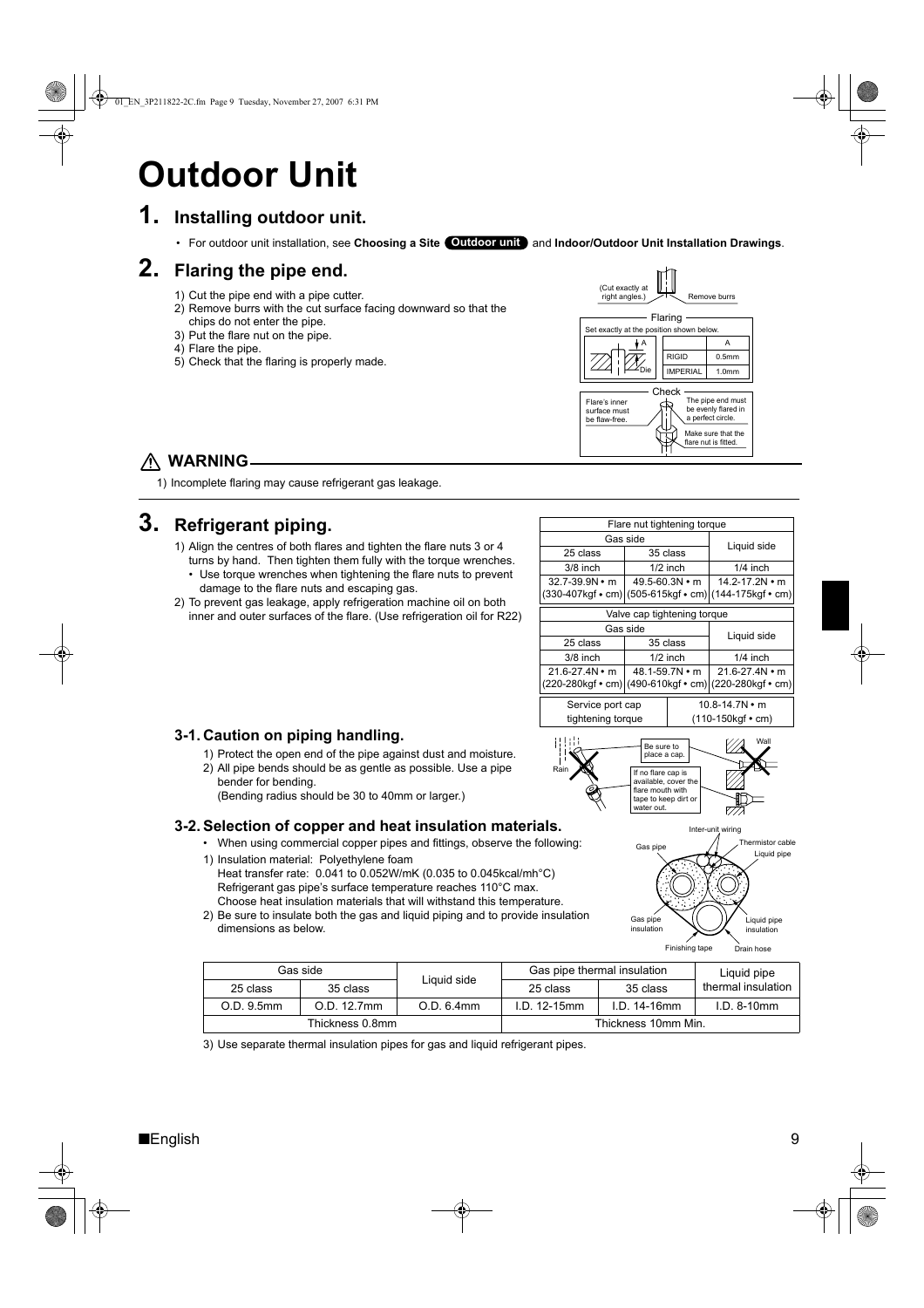# **Outdoor Unit**

### **4. Purging air and checking gas leakage.**

• When piping work is completed, it is necessary to purge the air and check for gas leakage.

#### **WARNING**

- 1) Do not mix any substance other than the specified refrigerant (R22) into the refrigeration cycle.
- 2) When refrigerant gas leaks occur, ventilate the room as soon and as much as possible.
- 3) R22, as well as other refrigerants, should always be recovered and never be released directly into the environment.
- 4) Use a vacuum pump for R22 exclusively. Using the same vacuum pump for different refrigerants may damage the vacuum pump or the unit.
- If using additional refrigerant, perform air purging from the refrigerant pipes and indoor unit using a vacuum pump, then charge additional refrigerant.
- Use a hexagonal wrench (4mm) to operate the stop valve rod.
- All refrigerant pipe joints should be tightened with a torque wrench at the specified tightening torque.



1) Connect projection side of charging hose (which comes from gauge manifold) to gas stop valve's service port.

2) Fully open gauge manifold's low-pressure valve (Lo) and completely close its high-pressure valve (Hi). (High-pressure valve subsequently requires no operation.)

3) Do vacuum pumping and make sure that the compound pressure gauge reads –0.1MPa (–76cmHg)\*1.

4) Close gauge manifold's low-pressure valve (Lo) and stop vacuum pump.

(Keep this state for a few minutes to make sure that the compound pressure gauge pointer does not swing back.)\*2.

5) Remove covers from liquid stop valve and gas stop valve.

6) Turn the liquid stop valve's rod 90 degrees counterclockwise with a hexagonal wrench to open valve. Close it after 5 seconds, and check for gas leakage. Using soapy water, check for gas leakage from indoor unit's flare and outdoor unit's flare and valve rods. After the check is complete, wipe all soapy water off.

7) Disconnect charging hose from gas stop valve's service port, then fully open liquid and gas stop valves. (Do not attempt to turn valve rod beyond its stop.)

8) Tighten valve caps and service port caps for the liquid and gas stop valves with a torque wrench at the specified torques.

| *1. Pipe length vs. vacuum pump run time |                       |                       |  |  |
|------------------------------------------|-----------------------|-----------------------|--|--|
| Pipe length                              | Up to 15 metres       | More than 15 metres   |  |  |
| Run time                                 | Not less than 10 min. | Not less than 15 min. |  |  |

\*2. If the compound pressure gauge pointer swings back, refrigerant may have water content or a loose pipe joint may exists. Check all pipe joints and retighten nuts as needed, then repeat steps 2) through 4).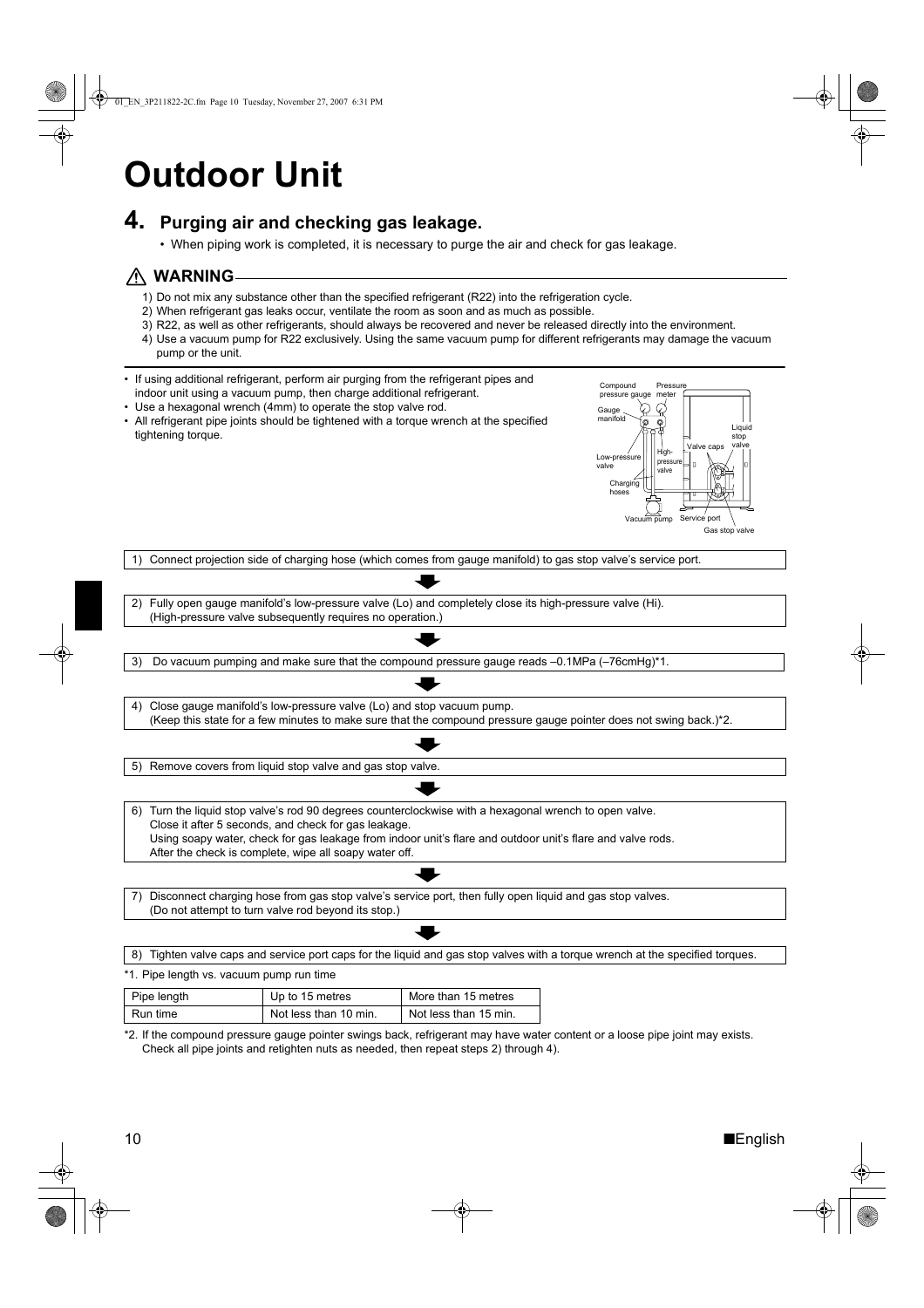# **5. Pump down operation.**

**In order to protect the environment, be sure to pump down when relocating or disposing of the unit.**

- 1) Remove the valve cap from liquid stop valve and gas stop valve.
- 2) Carry out forced cooling operation.
- 3) After five to ten minutes, close the liquid stop valve with a hexagonal wrench.
- 4) After two to three minutes, close the gas stop valve and stop forced cooling operation.



 $\frac{1}{\sqrt{2}}$ 

### **6. Wiring.**

• For interconnecting wire connections, see **Indoor Unit**, **4 Wiring**.



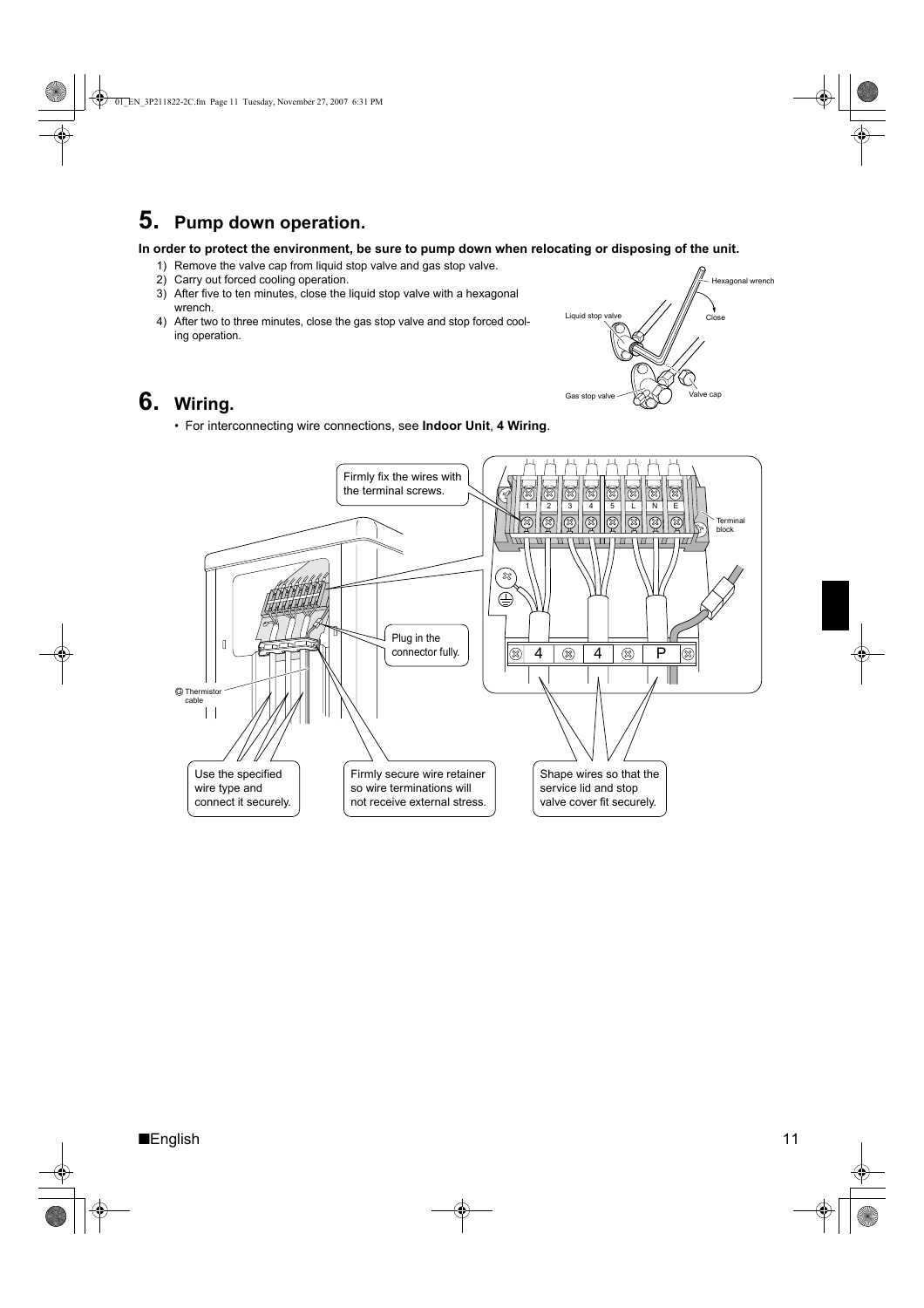# **Outdoor Unit**

Observe the notes mentioned below when wiring to the terminal block. Precautions to be taken for power supply wiring. (Use a round crimp-style terminal for connection to the terminal block. In case it cannot be used due to unavoidable reasons, be sure to



### **CAUTION**

observe the following instruction.)

When connecting the connection wires to the terminal block using a single core wire, be sure to perform curling. Problems with the work may cause heat and fires.



• Pull the wire and make sure that it does not disconnect. Then fix the wire in place with a wire stop.

### **7. Drain work.**

- 1) Use drain plug  $(K)$  for drainage.
- 2) If the drain port is covered by a mounting base or floor surface, place additional foot bases of at least 30mm in height under the outdoor unit's feet.
- 3) In cold areas, do not use a drain hose with the outdoor unit. (Otherwise, drain water may freeze, impairing heating performance.)